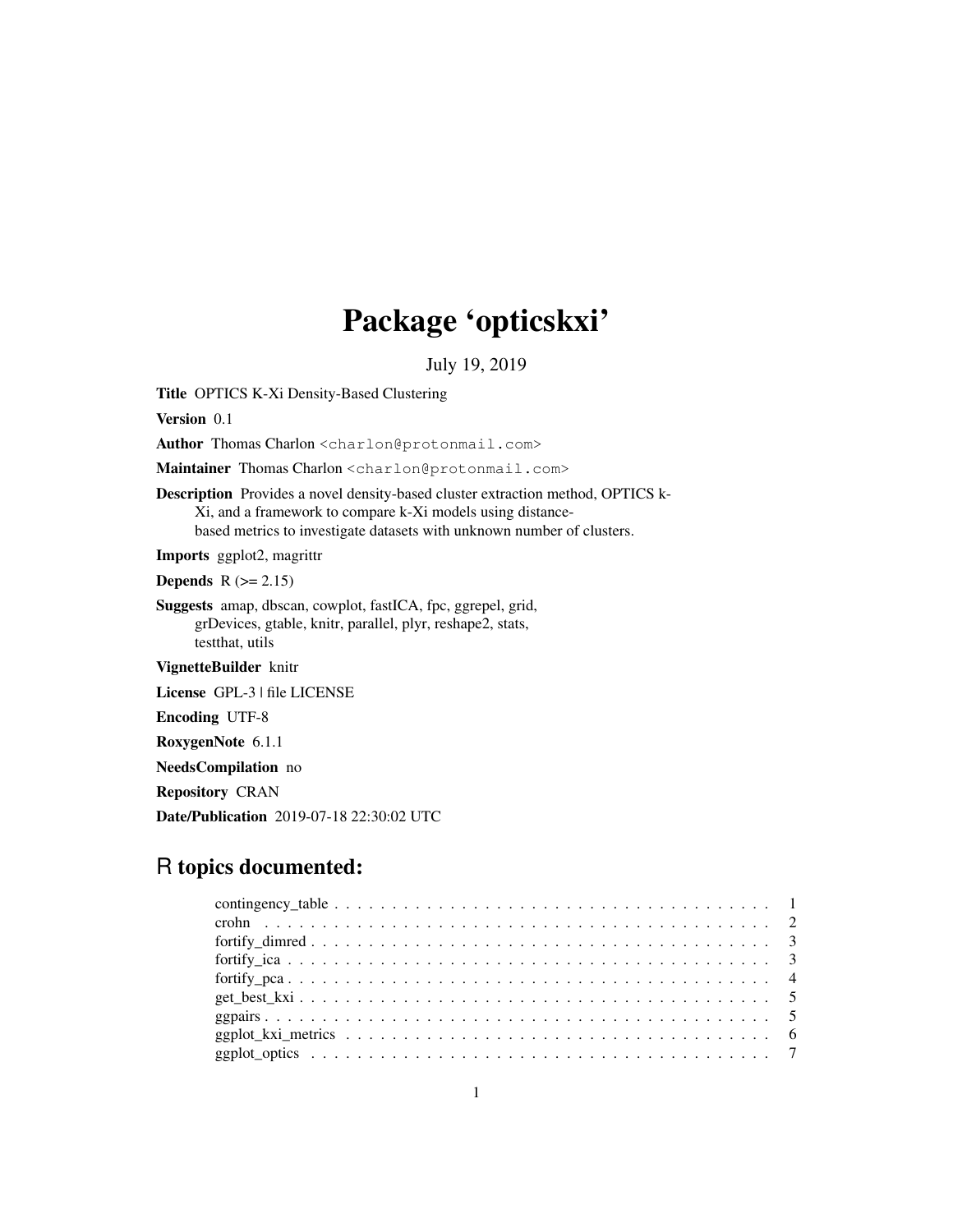#### 2 crohn contract to the contract of the contract of the contract of the contract of the contract of the contract of the contract of the contract of the contract of the contract of the contract of the contract of the contra

contingency\_table *Contingency table*

#### Description

Include NAs and add totals to table.

#### Usage

contingency\_table(...)

#### Arguments

... Passed to table

#### Value

Table object

crohn *Crohn's disease data*

#### Description

The data set consist of 103 common (>5% minor allele frequency) SNPs genotyped in 129 trios from an European-derived population. These SNPs are in a 500-kb region on human chromosome 5q31 implicated as containing a genetic risk factor for Crohn disease.

Imported from the gap R package.

An example use of the data is with the following paper, Kelly M. Burkett, Celia M. T. Greenwood, BradMcNeney, Jinko Graham. Gene genealogies for genetic association mapping, with application to Crohn's disease. Fron Genet 2013, 4(260) doi: 10.3389/fgene.2013.00260

#### Usage

data(crohn)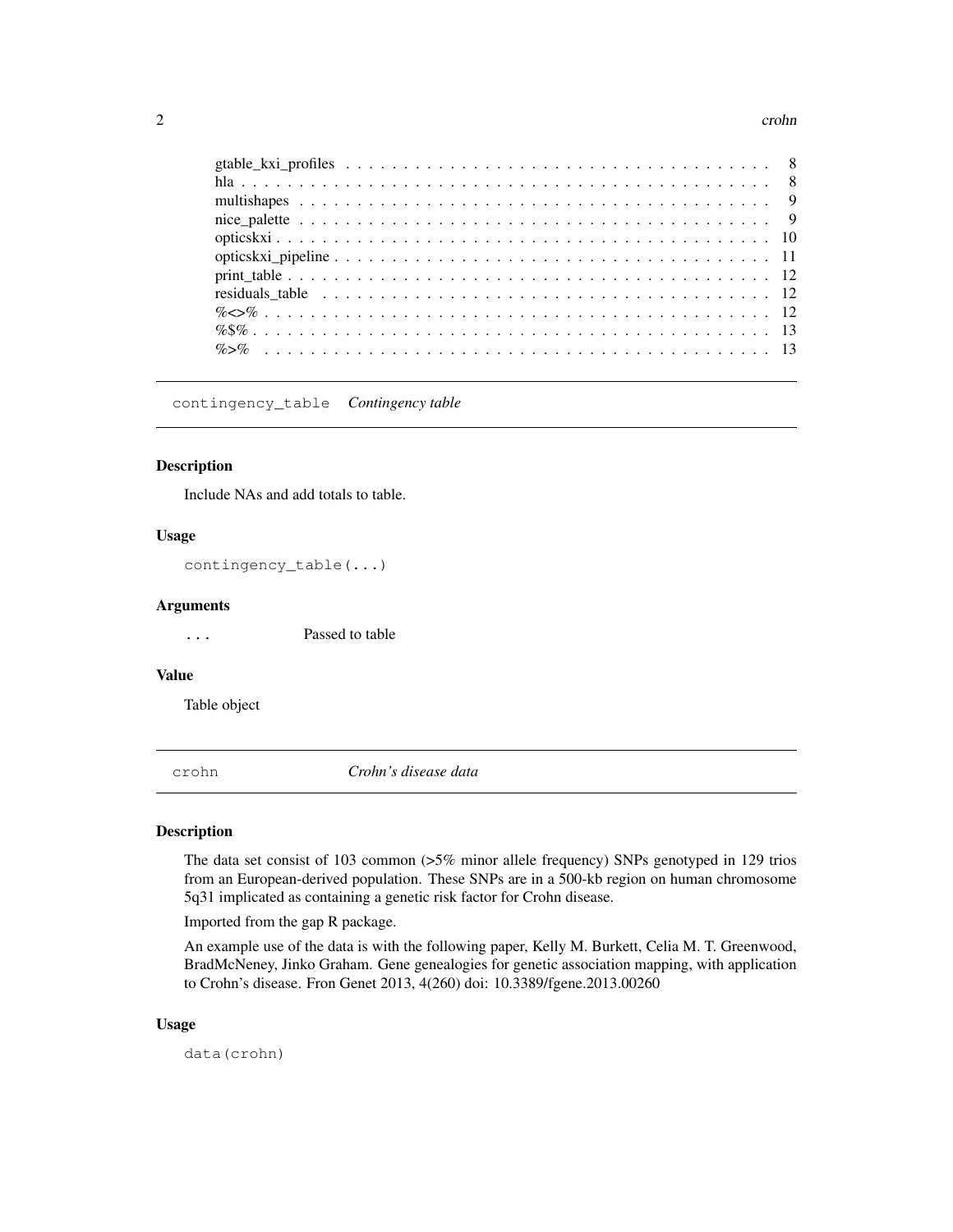# fortify\_dimred 3

# Format

A data frame containing 387 rows and 212 columns

#### Source

MJ Daly, JD Rioux, SF Schaffner, TJ Hudson, ES Lander (2001) High-resolution haplotype structure in the human genome Nature Genetics 29:229-232

fortify\_dimred *Fortify a dimension reduction object*

# Description

Fortify a dimension reduction object

# Usage

```
fortify_dimred(m_dimred, m_vars = NULL, v_variance = NULL,
  sup\_vars = NULL, var\_digits = 1)
```
#### Arguments

| m dimred   | Projection matrix                 |
|------------|-----------------------------------|
| m vars     | Rotation matrix (optional)        |
| v variance | Explained variance (optional)     |
| sup_vars   | Optional supplementary variables  |
| var digits | Explained variance percent digits |

#### Value

Data frame

#### See Also

fortify\_pca, fortify\_ica

#### Examples

```
pca <- prcomp(iris[-5])
df_pca <- fortify_dimred(pca$x)
```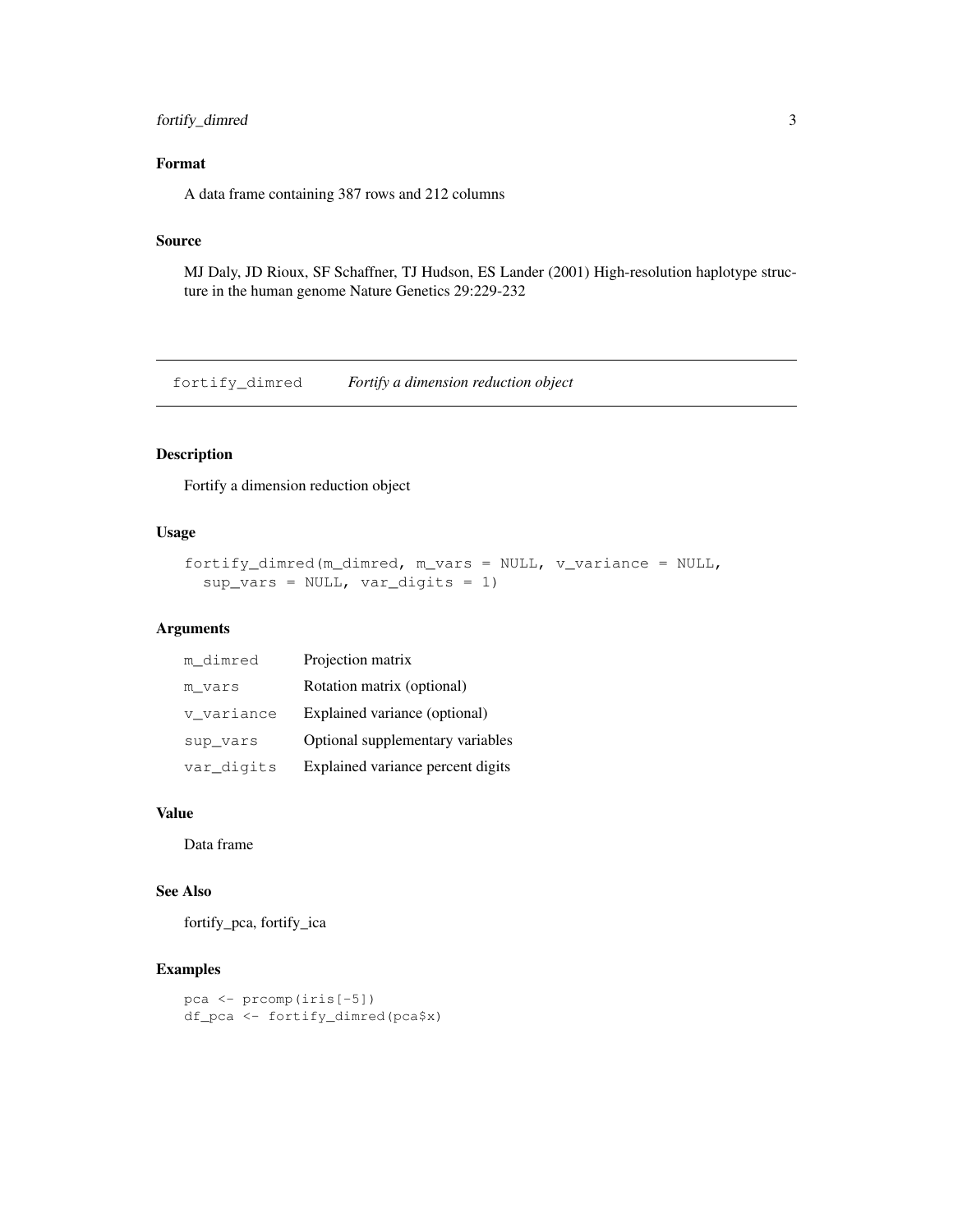Get and fortify ICA

# Usage

fortify\_ica(m\_data, ..., sup\_vars = NULL)

# Arguments

| m data   | Input matrix                     |
|----------|----------------------------------|
| $\cdot$  | Passed to fastICA::fastICA       |
| sup vars | Optional supplementary variables |

## Value

Fortified dimension reduction

#### See Also

fortify\_dimred, fortify\_pca

# Examples

df\_ica <- fortify\_ica(iris[-5], n.comp = 2)

fortify\_pca *Get and fortify PCA*

# Description

Get and fortify PCA

# Usage

fortify\_pca(m\_data, ..., sup\_vars = NULL)

# Arguments

| m data   | Input matrix                     |
|----------|----------------------------------|
| $\cdot$  | Passed to stats::prcomp          |
| sup vars | Optional supplementary variables |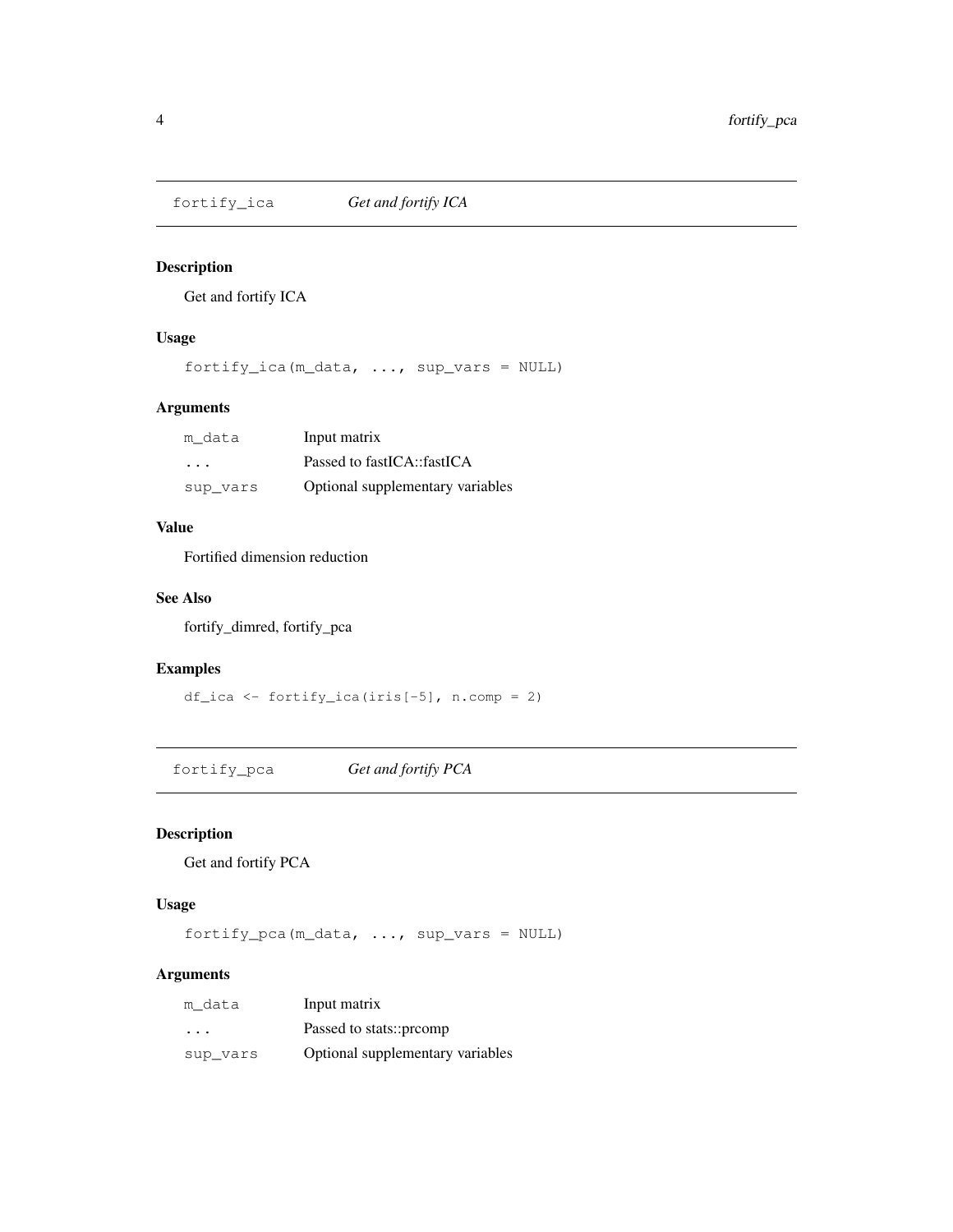get\_best\_kxi 5

# Value

Fortified dimension reduction

# See Also

fortify\_dimred, fortify\_ica

# Examples

```
df_pca <- fortify_pca(iris[-5])
df_pca <- fortify_pca(iris[-5], sup_vars = iris[5])
```
get\_best\_kxi *Get best k-Xi model*

# Description

Select k-Xi clustering model based on a metric and a rank

# Usage

```
get\_best\_kxi(df_kxi, metric = "avg.silwidth", rank = 1)
```
# Arguments

| df kxi | Data frame returned by optics xi pipeline                  |
|--------|------------------------------------------------------------|
| metric | Metric to choose best model                                |
| rank   | $Rank(s)$ of model to choose, ordered by decreasing metric |

#### Value

df\_kxi row with specified metric and rank, simplified to a list if only one rank selected

# See Also

opticskxi\_pipeline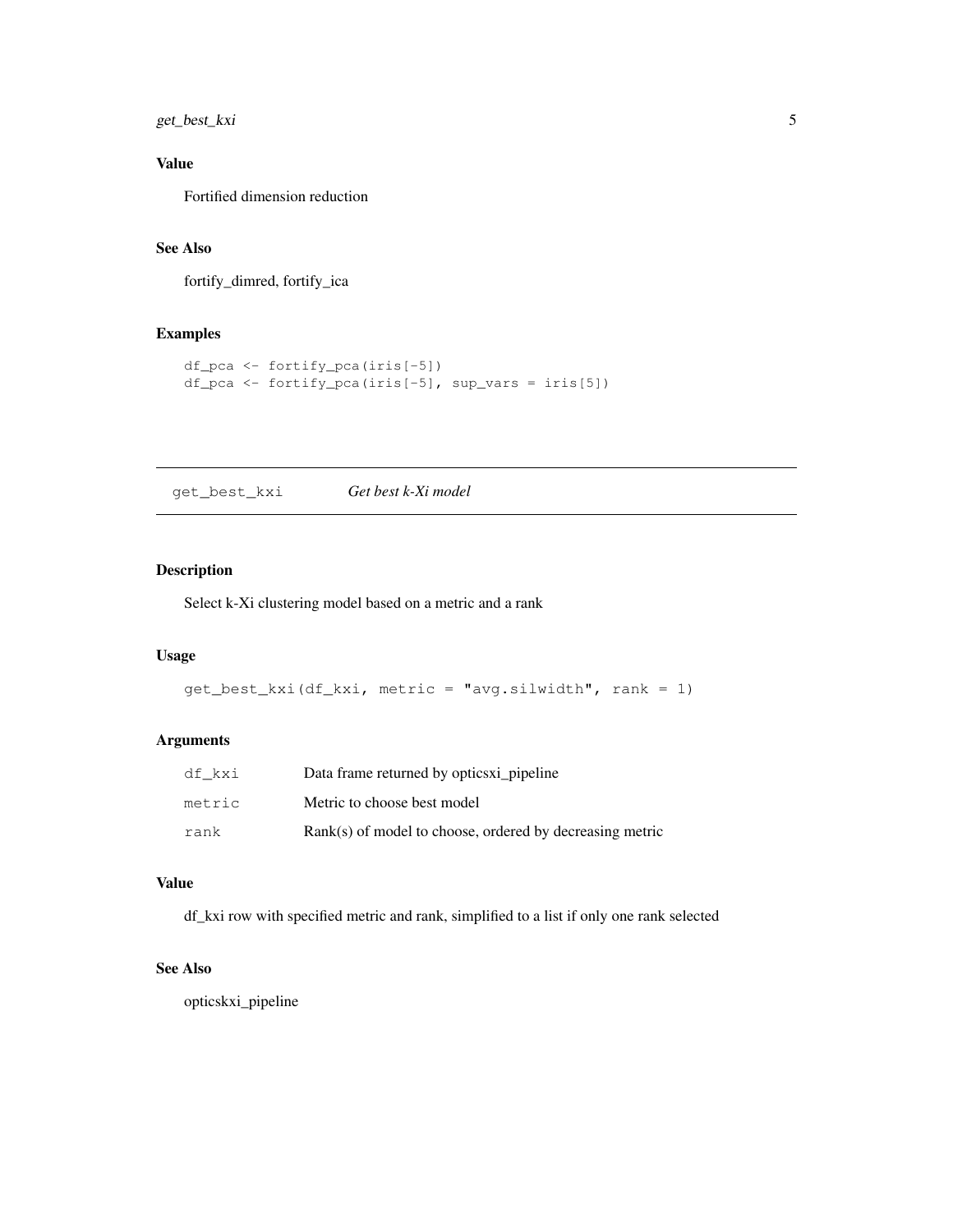Plot multiple axes of a data frame or a fortified dimension reduction.

# Usage

```
ggpairs(df_data, group = NULL, axes = 1:2, variables = FALSE,
  n\_vars = 0, ellipses = FALSE, ..., title = NULL, colors = if
  (!is.null(group)) nice_palette(df_data[[group]]))
```
# Arguments

| df data   | Data frame                                                                                               |
|-----------|----------------------------------------------------------------------------------------------------------|
| group     | Column name of the grouping of observations                                                              |
| axes      | Axes to plot. If more than 2, plots all pair combinations                                                |
| variables | Logical, plot variable contributions of the dimension reduction to the selected<br>axes, only for 2 axes |
| n vars    | Maximum number of variable contributions to plot. By default 0, for all vari-<br>ables.                  |
| ellipses  | Logical, plot ellipses of groups                                                                         |
| .         | Passed to ggplot2 stat_ellipse if ellipses are requested                                                 |
| title     | String to add as title, default NULL                                                                     |
| colors    | Vector of colors for each group                                                                          |

#### Value

ggmatrix

# See Also

fortify\_pca, fortify\_ica

#### Examples

```
df_pca <- fortify_pca(iris[-5])
ggpairs(df_pca)
df_pca <- fortify_pca(iris[-5], sup_vars = iris[5])
ggpairs(df_pca, group = 'Species', ellipses = TRUE, variables = TRUE)
```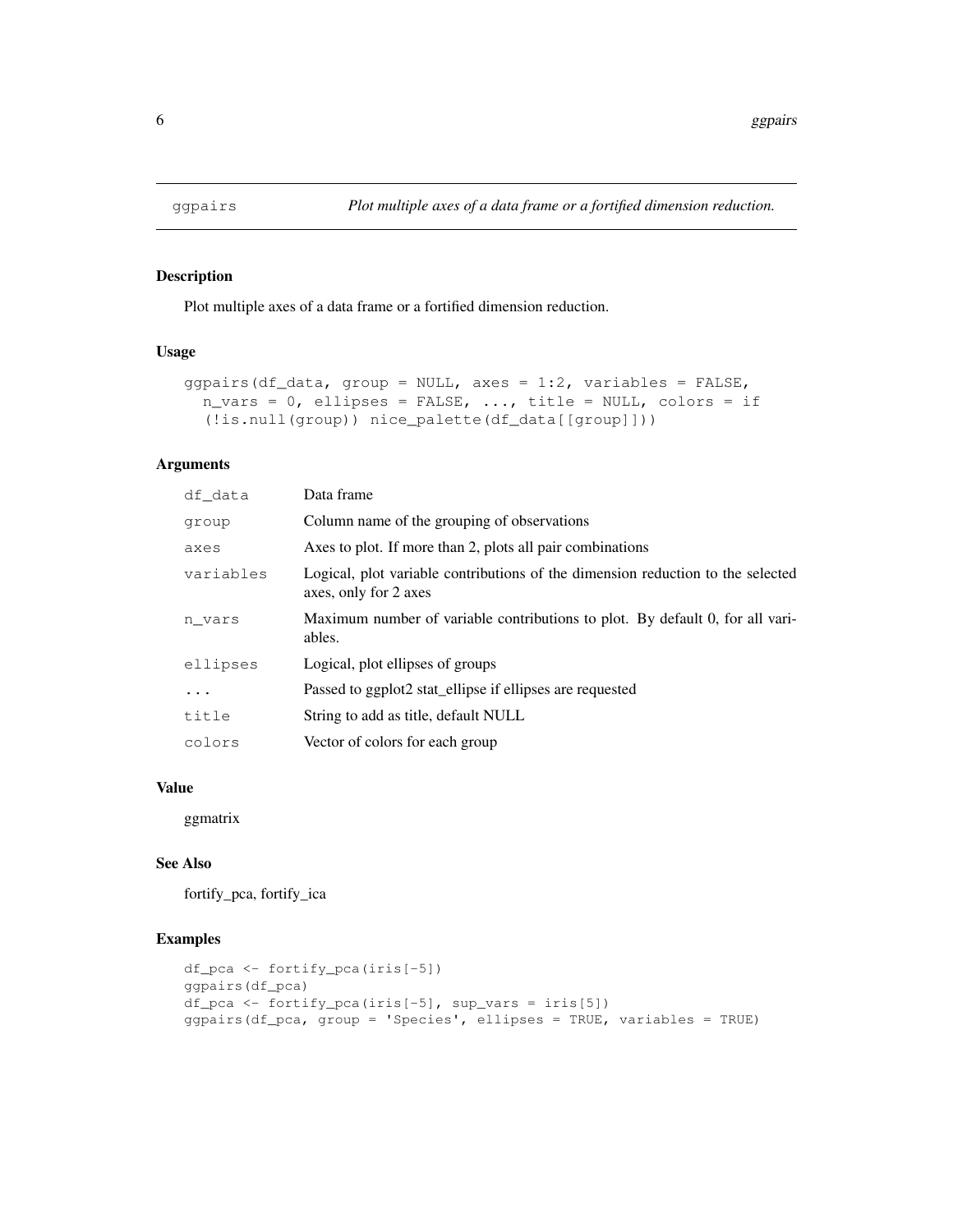ggplot\_kxi\_metrics *Ggplot OPTICS k-Xi metrics*

# Description

Plot metrics of a kxi\_pipeline output

# Usage

```
ggplot_kxi_metrics(df_kxi, metric = c("avg.silwidth", "bw.ratio"),
 n = 8)
```
#### Arguments

| df kxi | Data frame returned by optics kxi pipeline            |
|--------|-------------------------------------------------------|
| metric | Vector of metrics to display from the df_kxi object   |
| n      | Number of best models for the first metric to display |

# Value

ggplot

#### See Also

opticskxi\_pipeline

ggplot\_optics *Ggplot optics*

# Description

Plot OPTICS reachability plot.

#### Usage

```
ggplot_optics(optics_obj, groups = NULL, colors = if (!is.null(groups))
  nice_palette(groups), segment_size = 300/nrow(df_optics))
```
# Arguments

| optics obj | dbscan::optics object                                  |
|------------|--------------------------------------------------------|
| groups     | Optional vector defining groups of OPTICS observations |
| colors     | If groups specified, vector of colors for each group   |
|            | segment_size Size for geom_segment                     |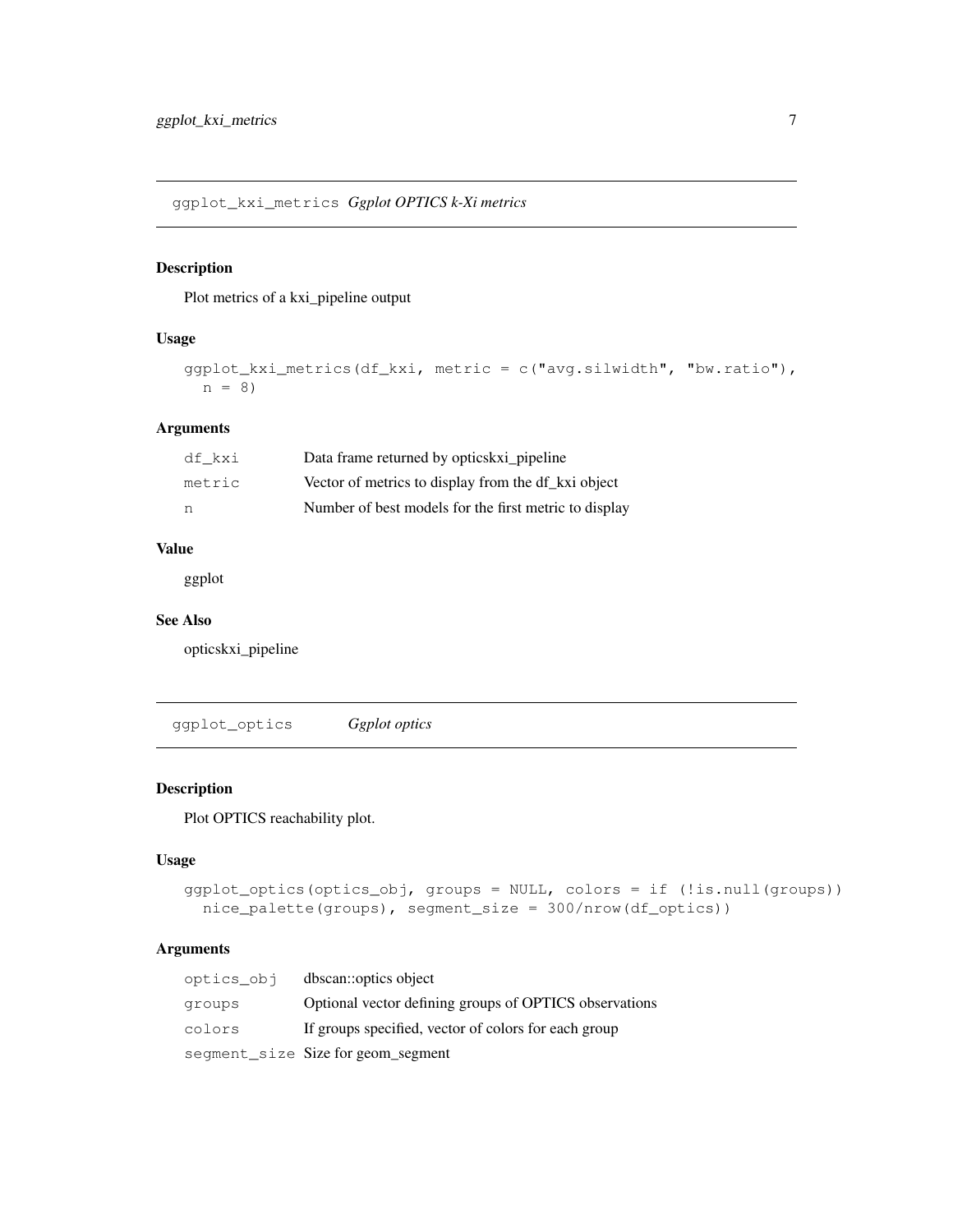# Value

ggplot

# See Also

opticskxi

# Examples

```
data('multishapes')
optics_obj <- dbscan::optics(multishapes[1:2])
ggplot_optics(optics_obj)
ggplot_optics(optics_obj,
  groups = opticskxi(optics_obj, n_xi = 5, pts = 30))
```
gtable\_kxi\_profiles

# *Gtable OPTICS k-Xi distance profiles*

# Description

Plot OPTICS distance profiles of k-Xi clustering models

# Usage

```
gtable_kxi_profiles(df_kxi, metric = "avg.silwidth", rank = 1:4, ...)
```
# Arguments

| df kxi                  | Data frame returned by optics kxi _ pipeline                |
|-------------------------|-------------------------------------------------------------|
| metric                  | Metric to choose best clustering model                      |
| rank                    | Ranks of models to plot, ordered by decreasing model metric |
| $\cdot$ $\cdot$ $\cdot$ | Passed to ggplot kxi profile                                |

# See Also

opticskxi\_pipeline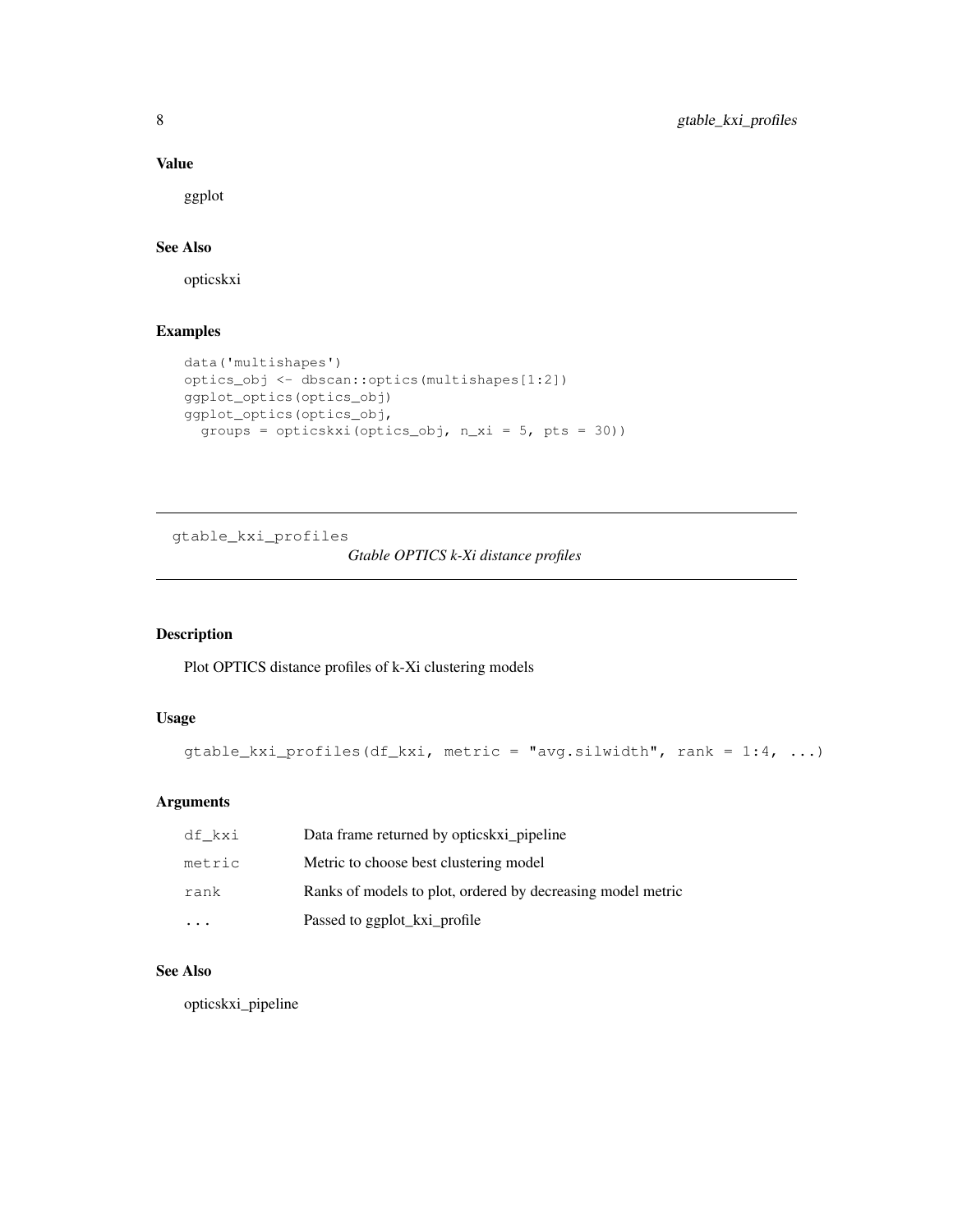This data set contains HLA markers DRB, DQA, DQB and phenotypes of 271 Schizophrenia patients (y=1) and controls (y=0). Genotypes for 3 HLA loci have prefixes name (e.g., "DQB") and a suffix for each of two alleles (".a1" and ".a2").

Imported from the gap package.

#### Usage

data(hla)

#### Format

A data frame containing 271 rows and 8 columns

#### Source

Dr Padraig Wright of Pfizer

multishapes *A dataset containing clusters of multiple shapes*

#### Description

Data containing clusters of any shapes. Useful for comparing density-based clustering (DBSCAN) and standard partitioning methods such as k-means clustering. Imported from the factoextra package.

#### Usage

```
data("multishapes")
```
#### Format

A data frame with 1100 observations on the following 3 variables.

x a numeric vector containing the x coordinates of observations

y a numeric vector containing the y coordinates of observations

shape a numeric vector corresponding to the cluster number of each observations.

# Details

The dataset contains 5 clusters and some outliers/noises.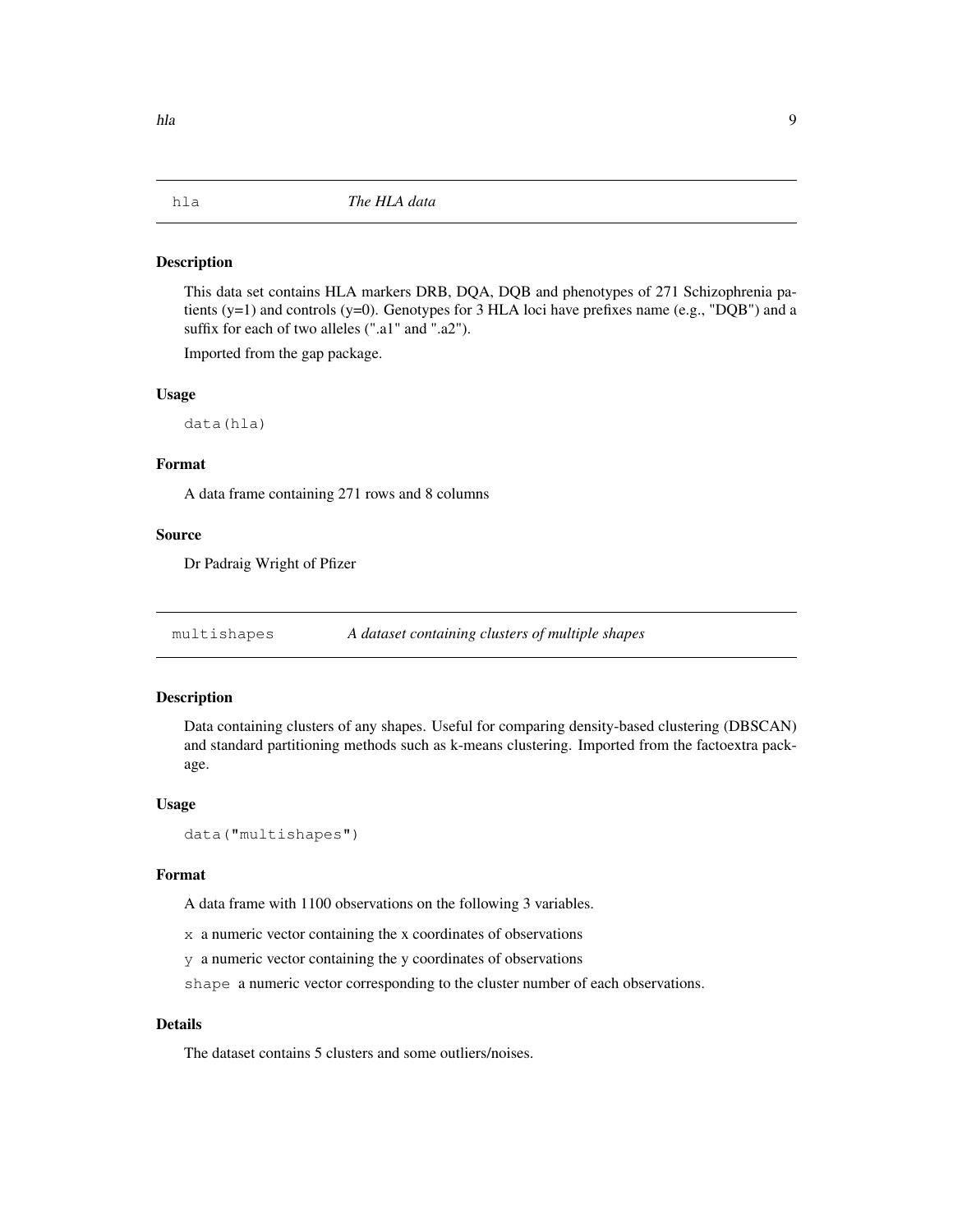#### Examples

```
data('multishapes')
plot(multishapes[, 1], multishapes[, 2],
    col = multishapes[, 3], pch = 19, cex = 0.8)
```
nice\_palette *Nice palette*

# Description

Color palette

#### Usage

nice\_palette(groups, rainbow = FALSE)

#### Arguments

| groups  | Vector, each unique value will get a color                         |
|---------|--------------------------------------------------------------------|
| rainbow | If TRUE, rainbow-like colors, else differentiate successive values |

#### Value

Vector of colors

opticskxi *OPTICS k-Xi clustering algorithm*

#### Description

For each largest distance differences on the OPTICS profile, consecutive observations left and right on the OPTICS profile (i.e. lower and higher OPTICS id) will be assigned to 2 different clusters if their distance is below the distance of the edge point. If above, observations are NA. The pts parameter defines a minimum number of observations to form a valley (i.e. cluster). If the number of observations in one valley is smaller than pts, observations are set to NA.

#### Usage

```
opticskxi(optics_obj, n_xi, pts = optics_obj$minPts, max_loop = 50,
  verbose = FALSE)
```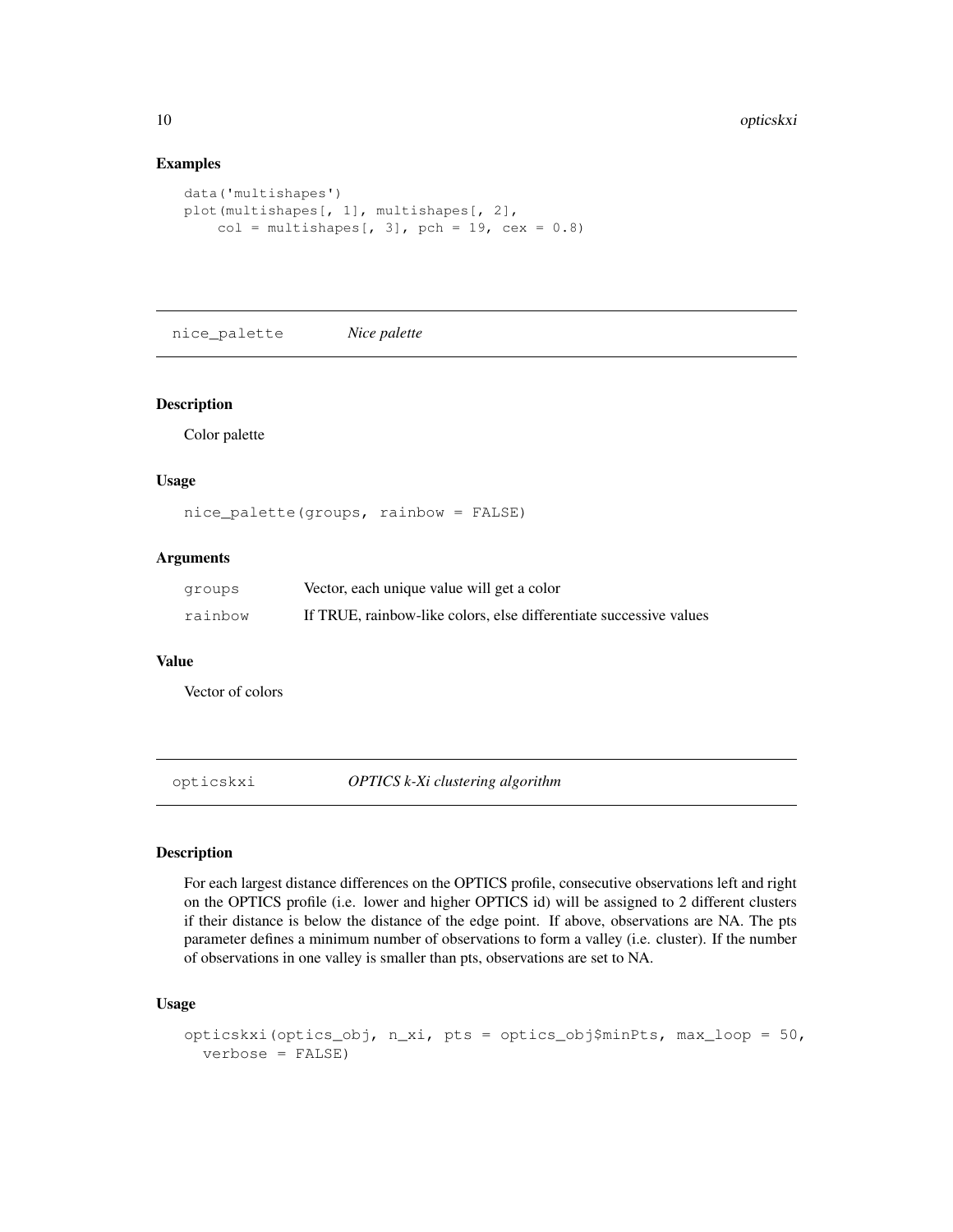# opticskxi\_pipeline 11

#### **Arguments**

|          | optics_obj Data frame returned by optics                                                         |
|----------|--------------------------------------------------------------------------------------------------|
| n xi     | Number of clusters to define.                                                                    |
| pts      | Minimum number of points per clusters                                                            |
| max loop | Maximum iterations to find n xi clusters                                                         |
| verbose  | Print the ids of the largest difference considered and cluster information if they<br>define one |

#### Value

Vector of clusters

# See Also

opticskxi\_pipeline, ggplot\_optics

# Examples

```
data('multishapes')
optics_shapes <- dbscan::optics(multishapes[1:2])
kxi_shapes <- opticskxi(optics_shapes, n_xi = 5, pts = 30)
ggplot_optics(optics_shapes, groups = kxi_shapes)
qqpairs(cbind(multishapes[1:2], kXi = kxi_shapes), qroup = 'kXi')
```
opticskxi\_pipeline *OPTICS k-Xi models comparison pipeline*

# Description

Computes OPTICS k-Xi models based on a parameter grid, binds results in a data frame, and computes distance based metrics for each model.

#### Usage

```
opticskxi_pipeline(m_data, df_params = expand.grid(n_xi = 1:10, pts =
  c(20, 30, 40), dist = c("euclidean", "abscorrelation"), dim\_red =c("identity", "PCA", "ICA"), n_dimred\_comp = c(5, 10, 20)),n\_cores = 1)
```
#### Arguments

| m data    | Data matrix                                                                                                                                                     |
|-----------|-----------------------------------------------------------------------------------------------------------------------------------------------------------------|
| df params | Parameter grid for the OPTICS k-Xi function call and optional dimension reduc-<br>tion. Required columns: n_xi, pts, dist. Optonal columns: dim_red, n_dim_red. |
| n cores   | Number of cores                                                                                                                                                 |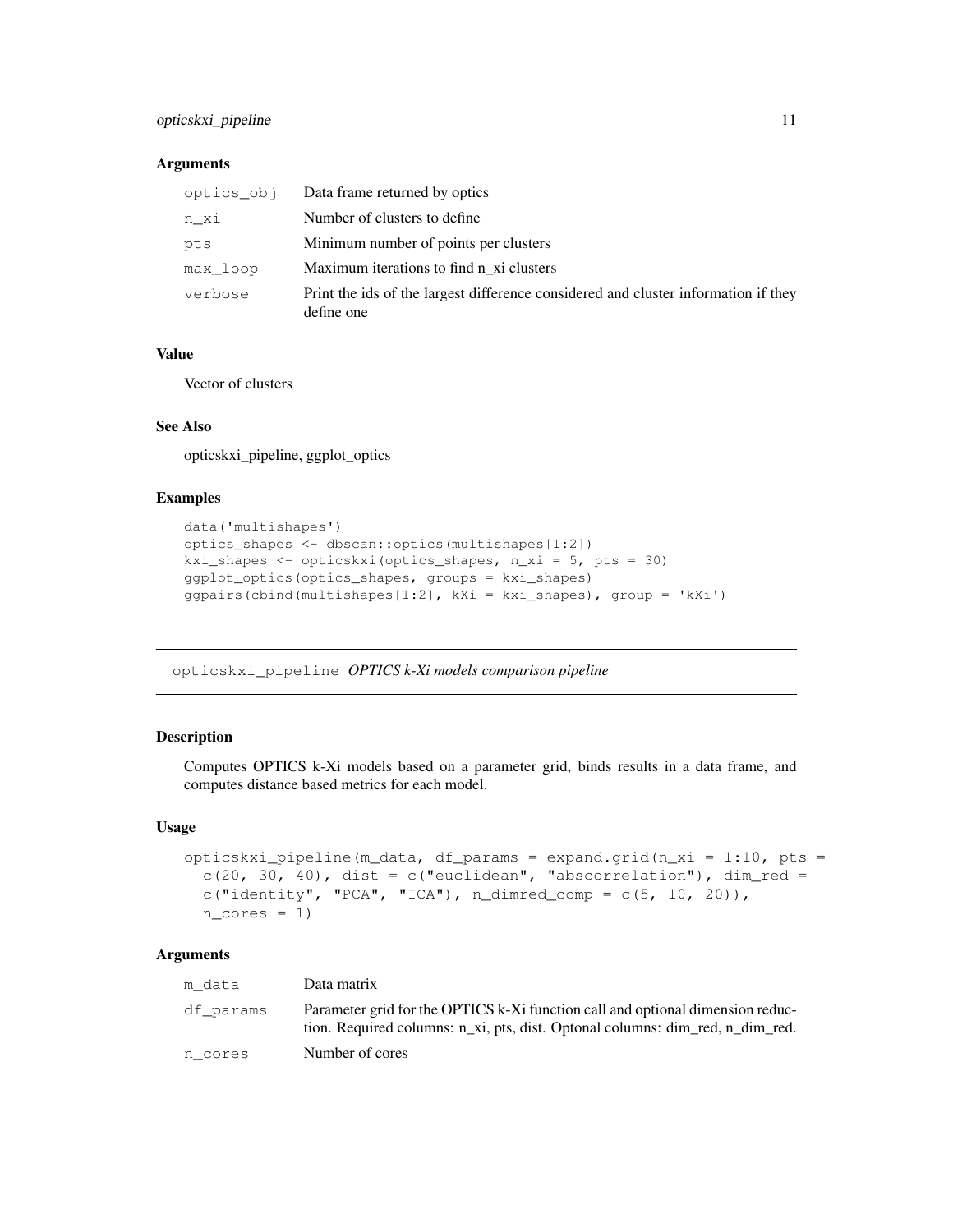Input parameter data frame with with results binded in columns optics, clusters and metrics.

# See Also

get\_best\_kxi, ggplot\_kxi\_metrics, gtable\_kxi\_profiles

#### Examples

```
data('hla')
m_hla <- hla[-c(1:2)] %>% scale
df_params_hla <- expand.grid(n_xi = 3:5, pts = c(20, 30),
 dist = c('manhattan', 'euclidean'))
df_kxi_hla <- opticskxi_pipeline(m_hla, df_params_hla)
ggplot_kxi_metrics(df_kxi_hla, n = 8)
gtable_kxi_profiles(df_kxi_hla) %>% plot
best_kxi_hla <- get_best_kxi(df_kxi_hla, rank = 2)
clusters_hla <- best_kxi_hla$clusters
fortify_pca(m_hla, sup_vars = data.frame(Clusters = clusters_hla)) %>%
  ggpairs('Clusters', ellipses = TRUE, variables = TRUE)
```
print\_table *Print table*

#### Description

Print knitr::kable latex table with legend at bottom.

#### Usage

```
print_table(table_obj, label)
```
#### Arguments

| table_obj | Table object |
|-----------|--------------|
| label     | Latex label  |

#### Value

None